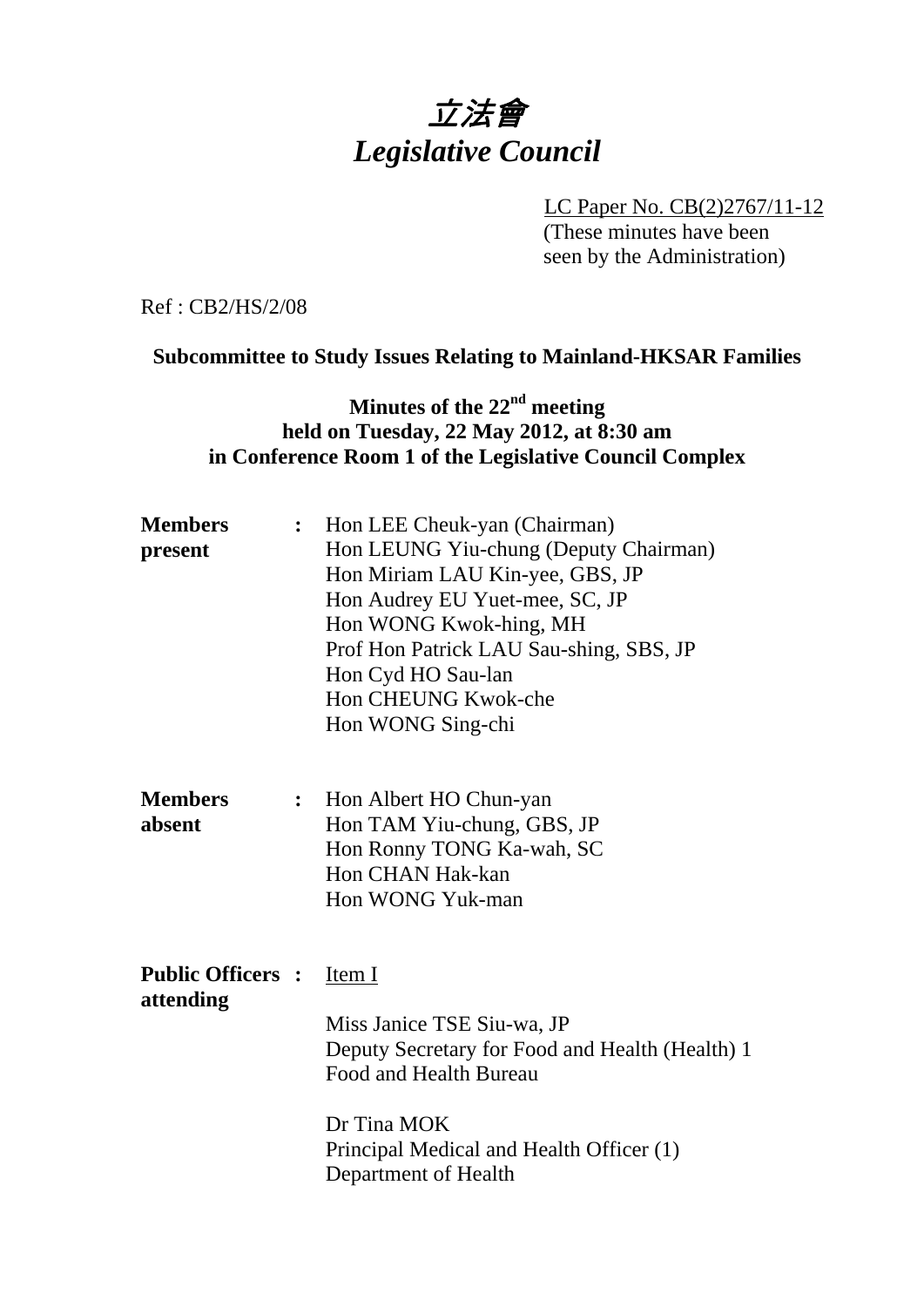| Dr K H LEE                                 |
|--------------------------------------------|
| <b>Chief Manager (Cluster Performance)</b> |
| <b>Hospital Authority</b>                  |

| <b>Attendance by : Item I</b><br>invitation |                |                                                         |
|---------------------------------------------|----------------|---------------------------------------------------------|
|                                             |                | <b>Mainland - Hong Kong Families Rights Association</b> |
|                                             |                | Mr MUNG Wai-sing<br>Member                              |
|                                             |                | 關注中港家庭權利聯席                                              |
|                                             |                | Mr TSANG Koon-wing<br>Member                            |
| <b>Clerk</b> in<br>attendance               | $\ddot{\cdot}$ | Miss Betty MA<br>Chief Council Secretary (2) 4          |
| <b>Staff</b> in<br>attendance               | $\ddot{\cdot}$ | Ms Candice LAM<br>Senior Council Secretary (2) 4        |
|                                             |                | Miss Maggie CHIU<br>Legislative Assistant (2) 4         |
|                                             |                |                                                         |

Action

**I. Use of local obstetric services by Mainland women whose spouses are Hong Kong residents**  [LC Paper Nos. CB(2)2027/11-12(01), CB(2)2030/11-12(01) and CB(2)2092/11-12(01)]

The Subcommittee deliberated (index of proceedings attached at **Annex**).

2. Two deputations attending the meeting expressed grave concern about the latest arrangements for the use of local obstetric services by Mainland pregnant women whose husbands were Hong Kong residents. They pointed out that Mainland expectant mothers whose husbands were Hong Kong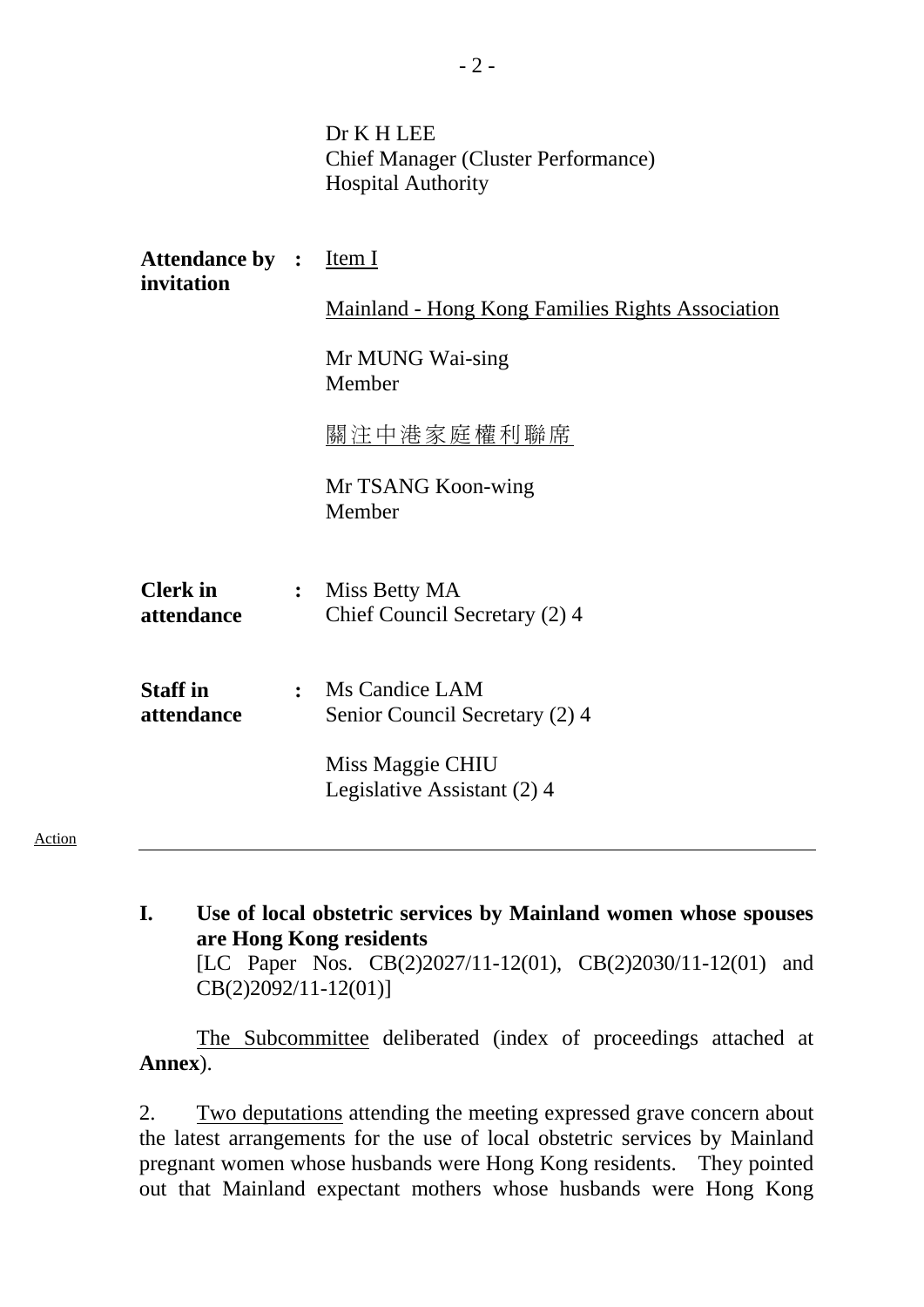Action

- 3 -

residents having been pregnant for over 28 weeks were denied entry if they could not produce proof of booking arrangements with a local hospital. In addition, the arrangement for Mainland pregnant women whose husbands were Hong Kong permanent residents to make delivery bookings in private hospitals in 2012 was not applicable to those whose husbands had resided in Hong Kong for less than seven years.

3. Deputy Secretary for Food and Health (Health) 1 ("DS(H)1") said that the Administration understood that some Mainland pregnant women whose spouses were Hong Kong permanent residents hoped to give birth in Hong Kong but were unable to make their bookings in hospitals in 2012. The special arrangement could help those pregnant women who were already in Hong Kong to make bookings with private hospitals, so as to prevent them from seeking emergency admission through the Accident and Emergency Department ("AED") of public hospitals for delivery. DS(H)1 further said that Mainland expectant mothers having been pregnant for over 28 weeks were denied entry into Hong Kong if they could not produce proof of booking arrangements with a local hospital. This would deter Mainland pregnant women from seeking emergency deliveries through AEDs shortly before labour. Moreover, it was difficult to ascertain the marriage status of Mainland pregnant women at boundary control points.

4. Members noted that the number of children born to Mainland women and fathered by Hong Kong residents was rather stable and stood at some 6,000 cases each year, and that such demand for local obstetric services could be fully absorbed by public hospitals.

5. DS(H)1 advised that in the light of the upward trend for use of public obstetric services by local pregnant women, there was a need to limit the number of non-local women to give births in Hong Kong at a level that could be supported by the public healthcare system. DS(H)1 further advised that to assist Mainland pregnant women whose husbands were Hong Kong permanent residents to give birth in Hong Kong in 2012 if they were already in Hong Kong, the Administration had reached consensus with some private hospitals to provide obstetric services for these women. With private hospitals stopping the admission of Mainland pregnant women whose husbands were non-Hong Kong residents for delivery in 2013, the Administration believed that there should be adequate manpower capacity and facilities for private hospitals to take care of the Mainland wives of Hong Kong residents.

6. Members generally considered the arrangement for 2013 acceptable, but they remained concerned that the assistance provided for Mainland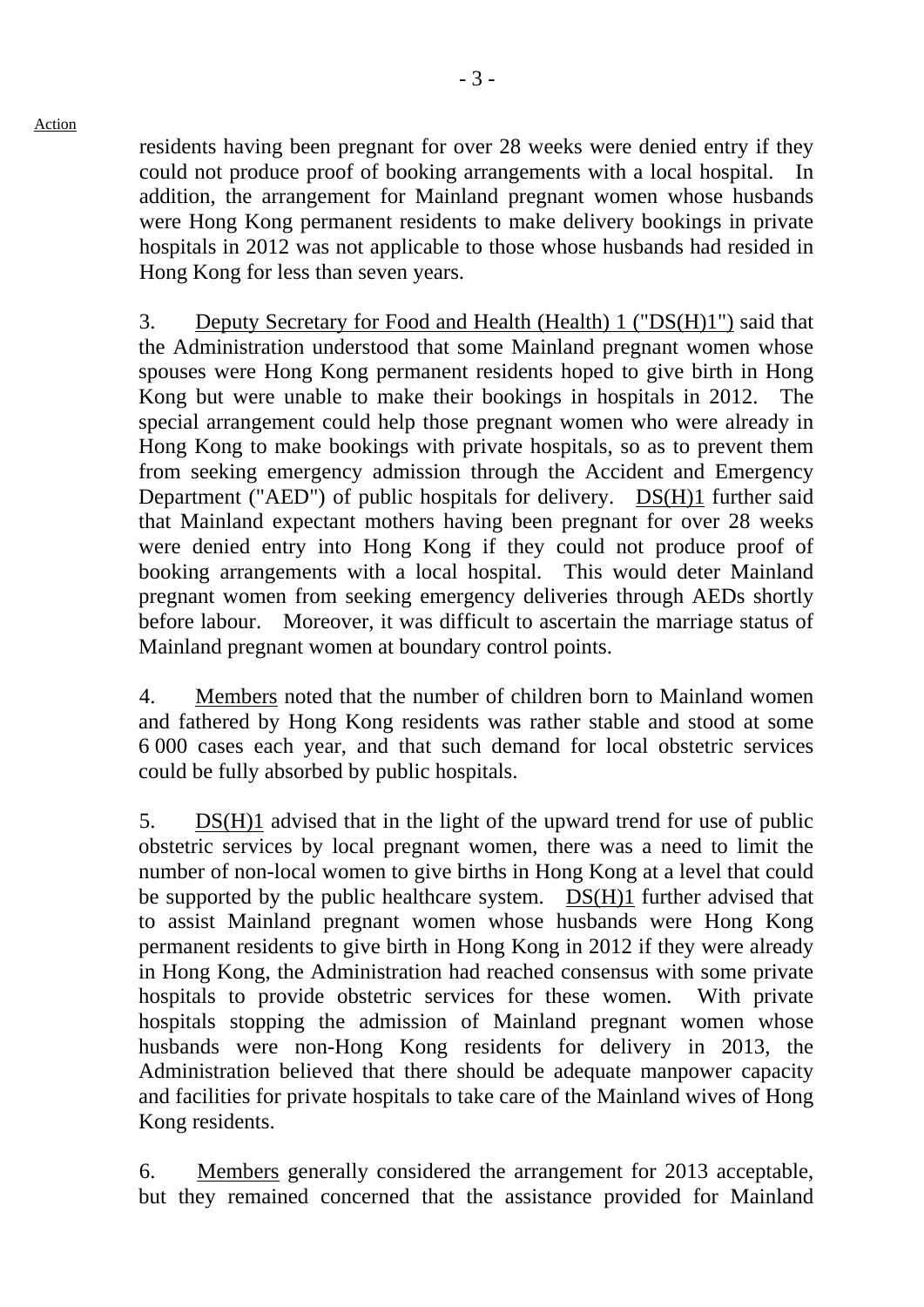pregnant women whose husbands were Hong Kong permanent residents to make delivery bookings in 2012 should be extended to those whose husbands had resided in Hong Kong for less than seven years. Members also took the view that Mainland women whose spouses were Hong Kong residents should be entitled to use public obstetric services as they were members of Hong Kong families, and therefore they should not be regarded as non-local women under the existing arrangement to control the use of obstetric service by non-local women. Existing policies in respect of the use of obstetric services were punitive and discriminatory against Mainland spouses of Hong Kong residents, as well as detrimental to family unity and social integration.

#### **II. Any other business**

7. The Chairman said that the Chief Secretary for Administration should be invited to attend the next Subcommittee meeting to be held in June 2012 to discuss the population policy and issues relating to Mainland-HKSAR families.

8. Ms Cyd HO suggested that the Head of the Chief Executive-elect's office be invited to attend the next meeting to explain the proposal of the re-organization of the Government Secretariat in relation to the population policy portfolio having impact on Mainland-HKSAR families.

9. There being no other business, the meeting ended at 10:42 am.

Council Business Division 2 Legislative Council Secretariat 10 September 2012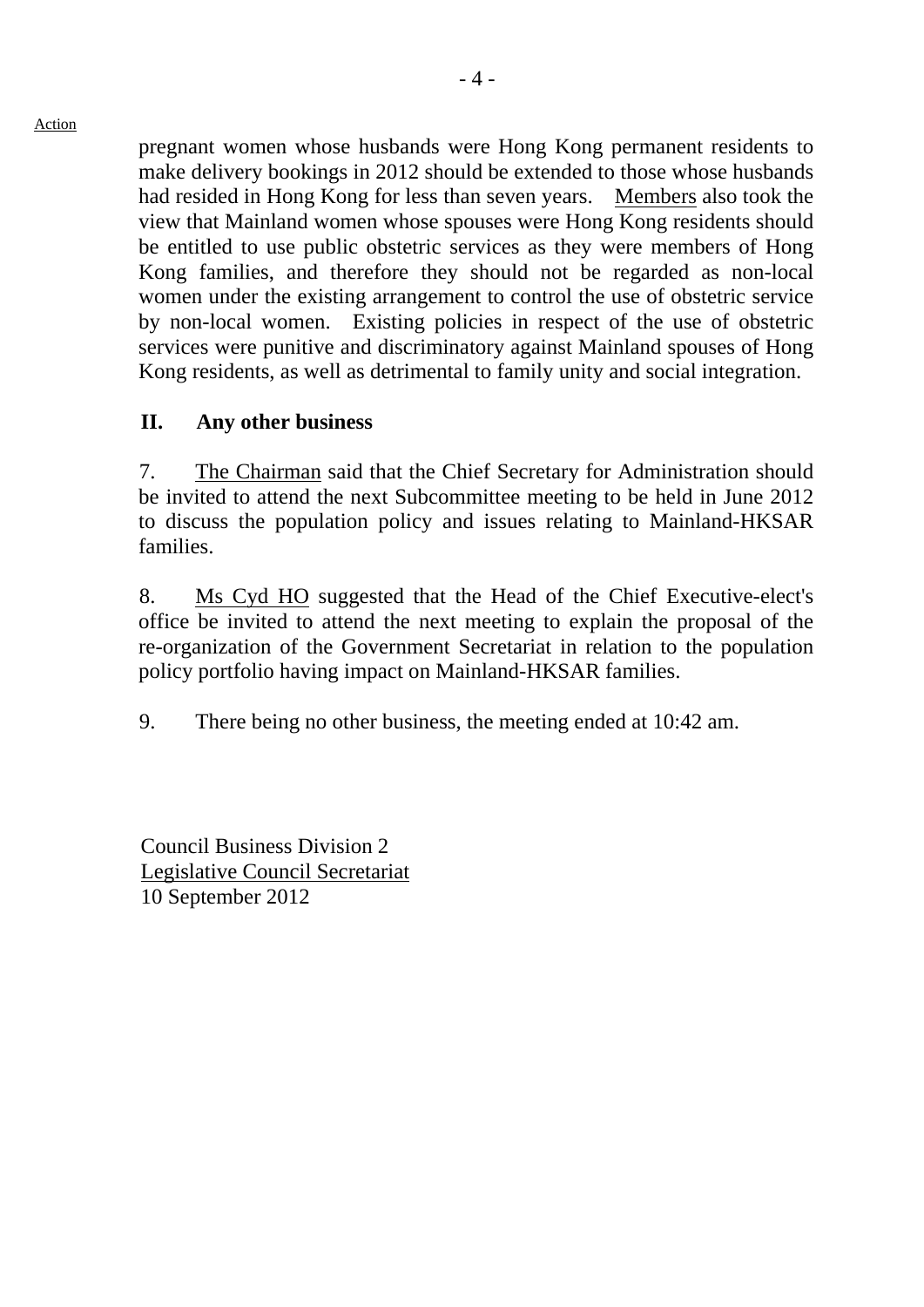## **Proceedings of the 22nd meeting of the Subcommittee to Study Issues Relating to Mainland-HKSAR Families on Tuesday, 22 May 2012, at 8:30 am in Conference Room 1 of the Legislative Council Complex**

| <b>Time marker</b> | Speaker(s)                                                                | Subject(s)                                                                                                                                                                                                                                                                           | <b>Action</b><br>required |
|--------------------|---------------------------------------------------------------------------|--------------------------------------------------------------------------------------------------------------------------------------------------------------------------------------------------------------------------------------------------------------------------------------|---------------------------|
|                    |                                                                           | Agenda item I – Use of local obstetric services by Mainland women whose spouses are Hong Kong residents                                                                                                                                                                              |                           |
| $000407 - 000635$  | Chairman                                                                  | Opening remarks.                                                                                                                                                                                                                                                                     |                           |
| 000636 - 001217    | Administration<br>Chairman                                                | Briefing by the Administration on the use of<br>obstetric services by Mainland pregnant women<br>whose husbands were Hong Kong permanent<br>residents.<br>[LC Paper No. CB(2)2027/11-12(01)]                                                                                         |                           |
| $001218 - 001619$  | Mainland - Hong Kong<br><b>Families Rights</b><br>Association<br>Chairman | Presentation of views as detailed in the<br>submission.<br>[LC Paper No. CB(2)2092/11-12(01)]<br>the obstetric service charges of private<br>(a)<br>hospitals were too expensive to be<br>affordable<br>cross-boundary<br>most<br>by                                                 |                           |
|                    |                                                                           | families;<br>Mainland expectant<br>mothers<br>whose<br>(b)<br>husbands were Hong Kong residents<br>having been pregnant for over 28 weeks<br>were denied entry if they could not<br>produce proof of booking arrangements<br>with a local hospital;                                  |                           |
|                    |                                                                           | the special arrangement for Mainland<br>(c)<br>pregnant women whose husbands were<br>Hong Kong permanent residents to make<br>delivery bookings in private hospitals in<br>2012 was not applicable to those whose<br>husbands had resided in Hong Kong for<br>less than seven years; |                           |
|                    |                                                                           | delivery quota to use obstetric services at<br>(d)<br>public hospitals should be allocated to<br>Mainland women whose husbands were<br>Hong Kong residents in 2013; and                                                                                                              |                           |
|                    |                                                                           | high-risk pregnancy cases<br>should be<br>(e)<br>admissible to public hospitals.                                                                                                                                                                                                     |                           |
| $001620 - 002202$  | 關注中港家庭權利聯席<br>Chairman                                                    | Presentation of views -<br>a few dozen cases of Mainland pregnant<br>(a)<br>women whose husbands were Hong Kong<br>husbands<br>could<br>not<br>secure<br>delivery<br>bookings at private hospitals due to<br>The Administration<br>various reasons.                                  |                           |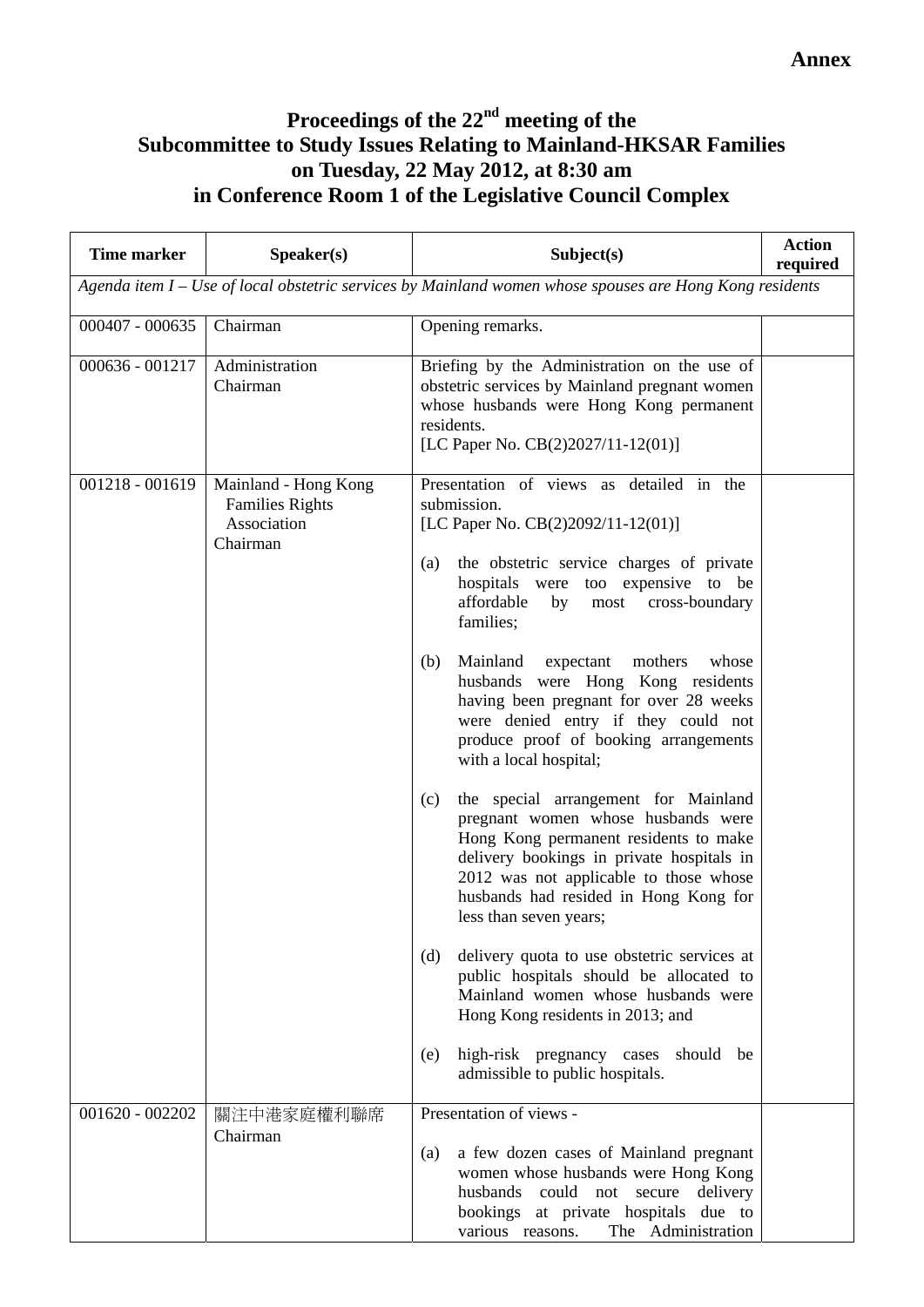| <b>Time marker</b> | Speaker(s)                 | Subject(s)                                                                                                                                                                                                                                                                                                                                                                                                                                                                                                 | <b>Action</b><br>required |
|--------------------|----------------------------|------------------------------------------------------------------------------------------------------------------------------------------------------------------------------------------------------------------------------------------------------------------------------------------------------------------------------------------------------------------------------------------------------------------------------------------------------------------------------------------------------------|---------------------------|
|                    |                            | should require private hospitals to enhance<br>the transparency of the availability of<br>delivery places;                                                                                                                                                                                                                                                                                                                                                                                                 |                           |
|                    |                            | consideration should be given to allowing<br>(b)<br>Mainland women whose husbands were<br>Hong Kong residents<br>having<br>been<br>pregnant over 28 weeks but had not yet<br>made delivery bookings to enter Hong<br>Kong and have delivery in Hong Kong;                                                                                                                                                                                                                                                  |                           |
|                    |                            | the Administration to explain explicitly<br>(c)<br>whether Mainland pregnant women whose<br>husbands had resided in Hong Kong for<br>less than seven years were eligible to use<br>local obstetric services;                                                                                                                                                                                                                                                                                               |                           |
|                    |                            | the Administration should, in working out<br>(d)<br>the future arrangement for the use of local<br>obstetric service, allow Mainland pregnant<br>women whose husbands were Hong Kong<br>residents to make their own choice to have<br>their delivery in private or public<br>hospitals; and                                                                                                                                                                                                                |                           |
|                    |                            | the Administration should review the<br>(e)<br>eligibility of Mainland spouses of Hong<br>Kong residents for subsidised medical<br>services.                                                                                                                                                                                                                                                                                                                                                               |                           |
| 002203 - 003012    | Administration<br>Chairman | Advice of the Administration -                                                                                                                                                                                                                                                                                                                                                                                                                                                                             |                           |
|                    |                            | although about 21% of booked delivery<br>(a)<br>cases with HA hospitals would not turn up,<br>it was anticipated that the number of local<br>pregnant women giving birth at public<br>hospitals in 2013 would still rise to<br>41 000.<br>Coupled with about 2000<br>delivery cases admitted via the Accident<br>and Emergency Departments ("AEDs") of<br>public hospitals, there would be no spare<br>capacity of public obstetric services to<br>accept delivery bookings by Mainland<br>pregnant women; |                           |
|                    |                            | it understood that some Mainland pregnant<br>(b)<br>women whose spouses were Hong Kong<br>permanent residents hoped to give birth in<br>Hong Kong but were unable to make their<br>bookings in hospitals in 2012. As they<br>had been in Hong Kong, the special<br>arrangement for them to make bookings<br>with private hospitals would prevent them<br>seeking emergency<br>from<br>admission<br>through AED for delivery; and                                                                           |                           |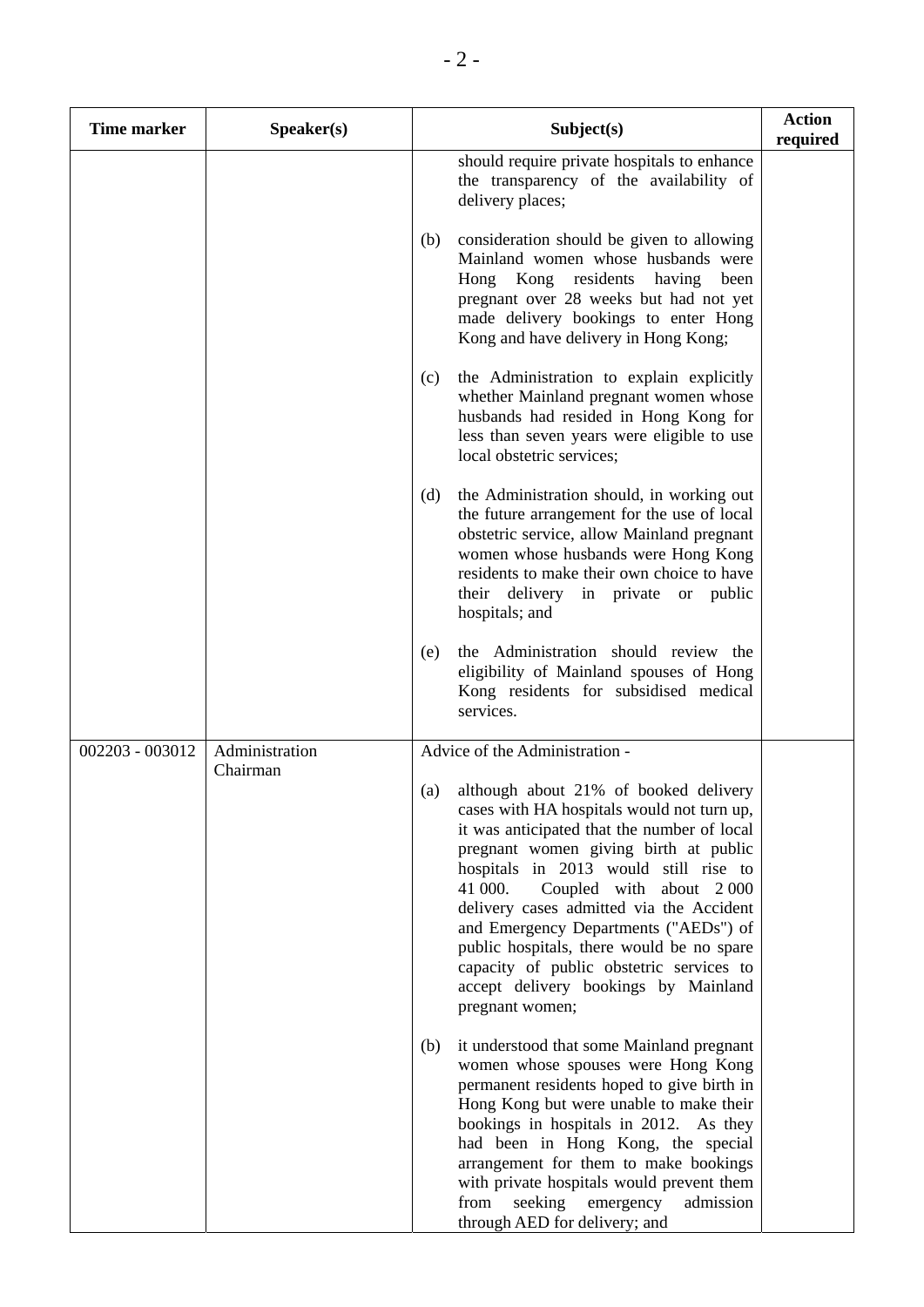| <b>Time marker</b> | Speaker(s)                 | Subject(s)                                                                                                                                                                                                                                                                                                                                                                                                                                                     | <b>Action</b><br>required |
|--------------------|----------------------------|----------------------------------------------------------------------------------------------------------------------------------------------------------------------------------------------------------------------------------------------------------------------------------------------------------------------------------------------------------------------------------------------------------------------------------------------------------------|---------------------------|
|                    |                            | Mainland expectant mothers having been<br>(c)<br>pregnant for over 28 weeks were denied<br>entry into Hong Kong if they could not<br>produce proof of booking arrangements<br>with a local hospital. This would deter<br>Mainland pregnant women from seeking<br>emergency deliveries<br>through<br>AEDs<br>shortly before labour. Moreover, it was<br>difficult to ascertain the marriage status of<br>Mainland pregnant women at boundary<br>control points. |                           |
| 003013 - 003852    | Mr WONG Kwok-hing          | Views of Mr WONG Kwok-hing -                                                                                                                                                                                                                                                                                                                                                                                                                                   |                           |
|                    | Chairman<br>Administration | Mainland<br>(a)<br>pregnant<br>whose<br>women<br>husbands were Hong Kong residents<br>should enjoy the same as local women in<br>using obstetric service;                                                                                                                                                                                                                                                                                                      |                           |
|                    |                            | discretion should be given to allowing<br>(b)<br>some 10 cases of Mainland women having<br>been pregnant over 28 weeks with Hong<br>Kong resident husbands to enter into Hong<br>Kong and make bookings for obstetric<br>services; and                                                                                                                                                                                                                         |                           |
|                    |                            | it was unfair to restrict Mainland pregnant<br>(c)<br>women whose Hong Kong husbands had<br>resided in Hong Kong for less than seven<br>years from making bookings in private<br>hospitals in 2013.                                                                                                                                                                                                                                                            |                           |
|                    |                            | Advice of the Administration -                                                                                                                                                                                                                                                                                                                                                                                                                                 |                           |
|                    |                            | non-local pregnant women who intended<br>(a)<br>to have deliveries in Hong Kong were<br>required to undergo antenatal checkups at<br>an appropriate stage. To allow Mainland<br>women having been pregnant for over 28<br>weeks to enter into Hong Kong to give<br>birth would pose<br>to<br>these<br>women<br>additional risks associated with travelling;<br>and                                                                                             |                           |
|                    |                            | the policy to define eligible persons<br>(b)<br>("EPs") and non-eligible persons ("NEPs")<br>was necessary to ensure that the heavily<br>subsidised<br>healthcare<br>services<br>was<br>properly utilised and priority should be<br>given to local people, instead of merely<br>controlling the use of obstetric services by<br>Mainland women.<br>A change to the<br>definition of EPs would have read-across<br>implications on other heavily subsidised     |                           |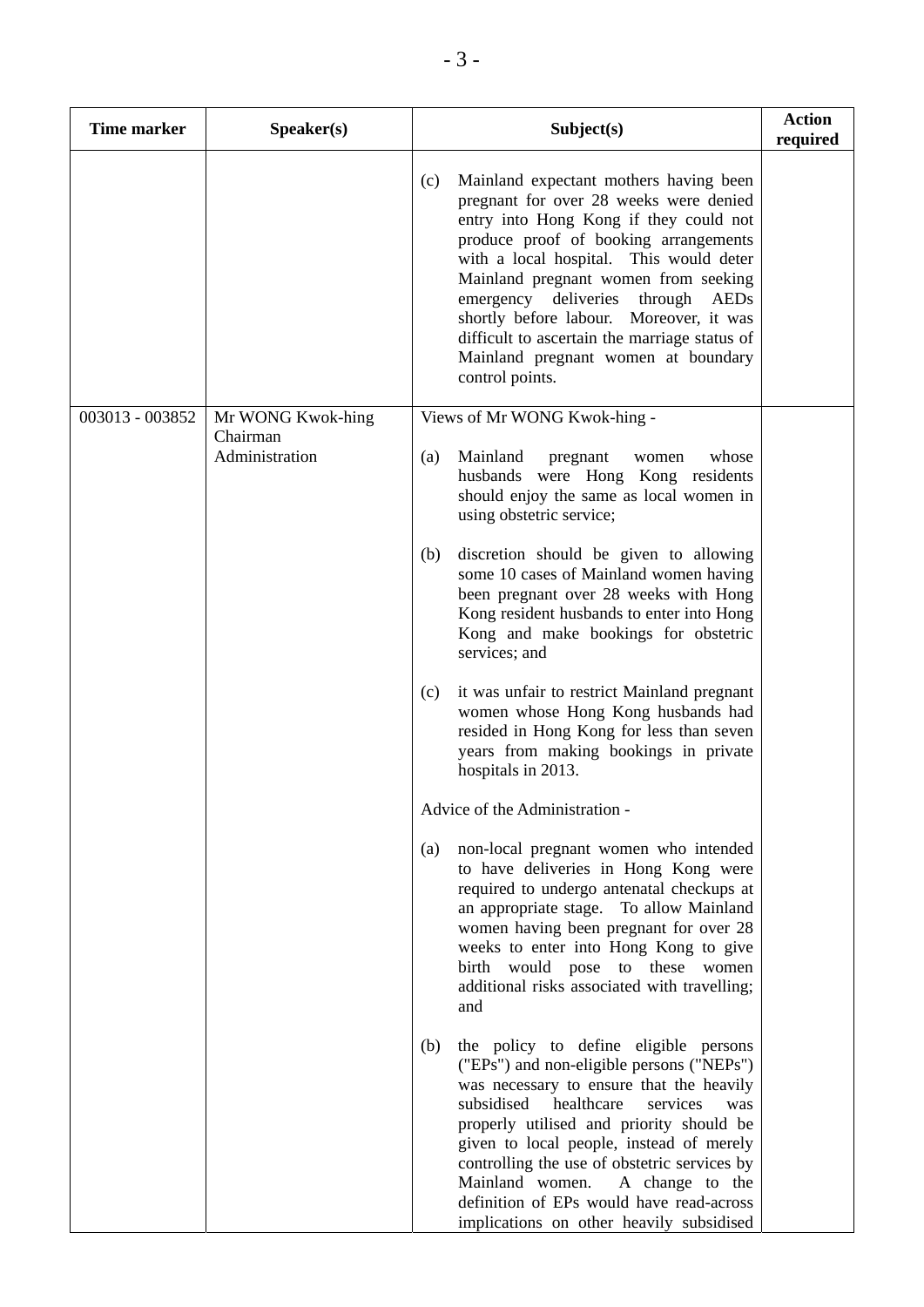| <b>Time marker</b> | Speaker(s)                                       | Subject(s)                                                                                                                                                                                                                                                                                                                                                                                                                                               | <b>Action</b> |
|--------------------|--------------------------------------------------|----------------------------------------------------------------------------------------------------------------------------------------------------------------------------------------------------------------------------------------------------------------------------------------------------------------------------------------------------------------------------------------------------------------------------------------------------------|---------------|
|                    |                                                  | healthcare services.                                                                                                                                                                                                                                                                                                                                                                                                                                     | required      |
| 003853 - 004843    | Mr CHEUNG Kwok-che<br>Chairman<br>Administration | Views of Mr CHEUNG Kwok-che -<br>Mainland pregnant women with Hong<br>(a)<br>Kong husbands intended to give birth in<br>Hong Kong just for the sake of family<br>unity. If these women were not allowed<br>to give birth in Hong Kong, this was not<br>conducive to family reunion and early<br>integration into the community; and                                                                                                                      |               |
|                    |                                                  | there was a consensus in the community<br>(b)<br>that the Government should provide<br>assistance to Mainland pregnant women<br>with Hong Kong husbands to give birth in<br>Hong Kong. If these women could<br>provide documents to prove their identity<br>and marriage relationship, they should be<br>allowed to make delivery bookings in<br>Hong Kong, even though they had been<br>pregnant for over 28 weeks and were<br>staying on the Mainland. |               |
|                    |                                                  | The Administration's response -                                                                                                                                                                                                                                                                                                                                                                                                                          |               |
|                    |                                                  | given that the waiting time for Mainland<br>(a)<br>spouses of Hong Kong residents under the<br>One Way Permit ("OWP") system had<br>been shortened to around four years,<br>children born to these parents and resided<br>on the Mainland might come to Hong<br>Kong together with their mothers when the<br>latter had obtained approval under the<br>OWP system;                                                                                       |               |
|                    |                                                  | it was difficult to verify the identity and<br>(b)<br>marriage status of Mainland pregnant<br>women at border control points; and                                                                                                                                                                                                                                                                                                                        |               |
|                    |                                                  | (c)<br>noting that some Mainland pregnant<br>women whose husbands were Hong Kong<br>permanent residents hoped to give birth in<br>Hong Kong but were unable to make their<br>bookings in hospitals in 2012, the<br>Administration had reached consensus<br>with some private hospitals to provide<br>obstetric services for these women.                                                                                                                 |               |
| 004844 - 005307    | Mr WONG Sing-chi<br>Chairman<br>Administration   | Views of Mr WONG Sing-chi that the<br>Administration should refine the existing policy<br>on the use of local obstetric service by non-local<br>women with a view to allowing Mainland<br>pregnant women whose husbands were Hong<br>Kong residents to give birth in Hong Kong.                                                                                                                                                                          |               |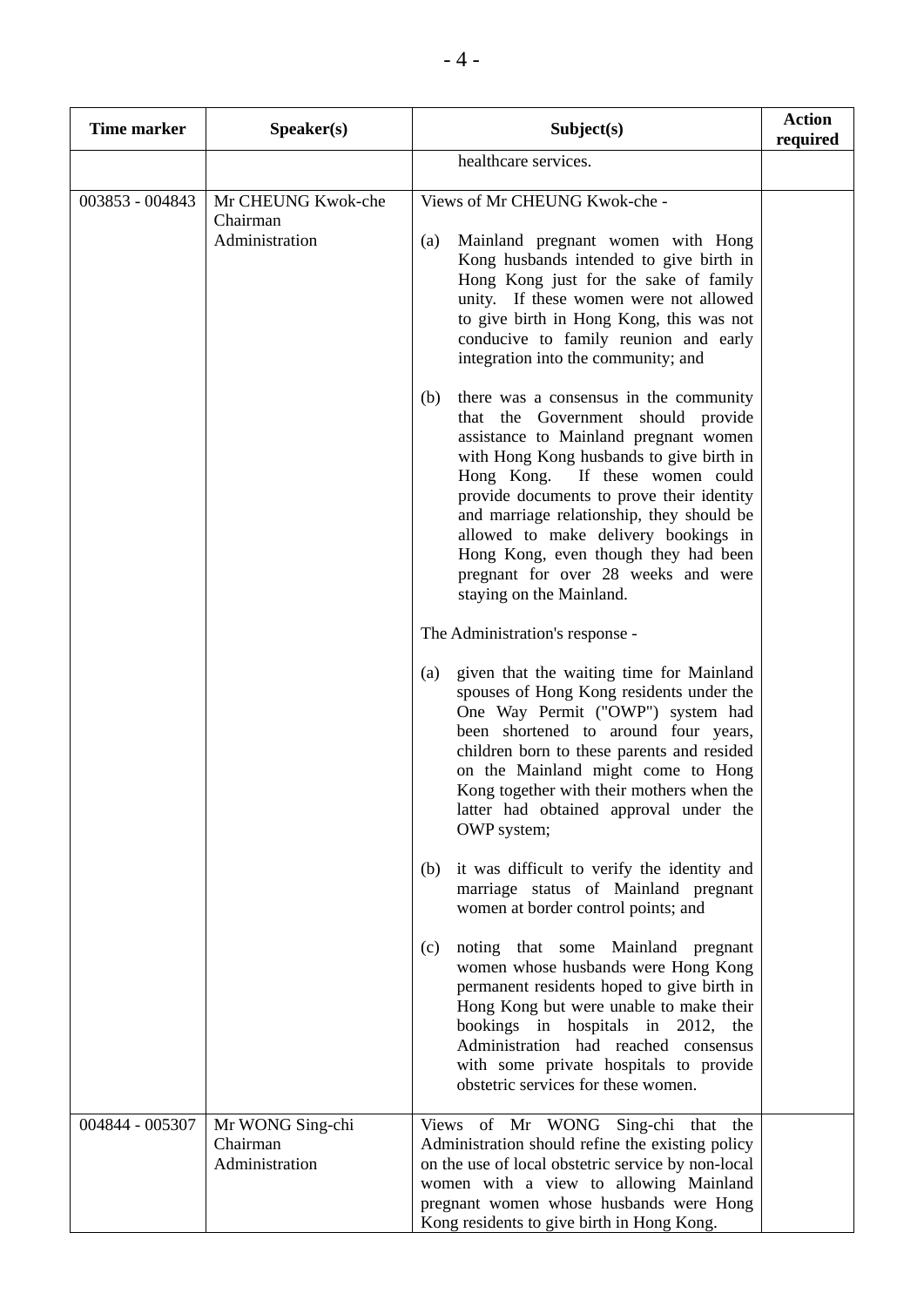| <b>Time marker</b> | Speaker(s)                 | Subject(s)                                                                                                                                                                                                                                                                                                                                           | <b>Action</b><br>required |
|--------------------|----------------------------|------------------------------------------------------------------------------------------------------------------------------------------------------------------------------------------------------------------------------------------------------------------------------------------------------------------------------------------------------|---------------------------|
|                    |                            | Views of the Chairman that the issues of<br>concerns raised by members and deputations<br>should be examined from the perspective of the<br>population policy.                                                                                                                                                                                       |                           |
| 005308 - 010202    | Ms Miriam LAU              | Views of Ms Miriam LAU -                                                                                                                                                                                                                                                                                                                             |                           |
|                    | Chairman<br>Administration | the number of children born to Mainland<br>(a)<br>women fathered by Hong Kong residents<br>remained stable in the region of 6000<br>It was considered that the<br>annually.<br>impact on subsidised medical services<br>would be minimal even if these women<br>were allowed to give birth in Hong Kong;                                             |                           |
|                    |                            | the Administration should review the<br>(b)<br>existing policy on the use of obstetric<br>service by non-local women and make<br>administrative<br>allow<br>arrangement<br>to<br>Mainland<br>whose<br>pregnant<br>women<br>husbands were Hong Kong residents to<br>give birth in Hong Kong; and                                                      |                           |
|                    |                            | Administration<br>should<br>consider<br>(c)<br>the<br>abolishing the policy of granting right of<br>abode to children born to parents who were<br>non-local residents.                                                                                                                                                                               |                           |
|                    |                            | The Administration's advice -                                                                                                                                                                                                                                                                                                                        |                           |
|                    |                            | the special arrangement sought to facilitate<br>(a)<br>those Mainland pregnant women whose<br>husbands were Hong Kong permanent<br>residents and who hoped to give birth in<br>Hong Kong but were unable to make their<br>bookings in hospitals in 2012, under which<br>these women<br>could<br>make<br>delivery<br>bookings with private hospitals; |                           |
|                    |                            | (b)<br>with private<br>hospitals<br>stopping<br>the<br>admission of Mainland pregnant women<br>whose husbands were non-Hong Kong<br>residents for delivery in 2013, there should<br>be adequate manpower capacity and<br>facilities for private hospitals to take care<br>of the Mainland wives of Hong Kong<br>residents;                           |                           |
|                    |                            | the Administration had no statutory power<br>(c)<br>to regulate the charges of private hospitals,<br>but private hospitals were required to have<br>a schedule of charges for reference by the<br>public;                                                                                                                                            |                           |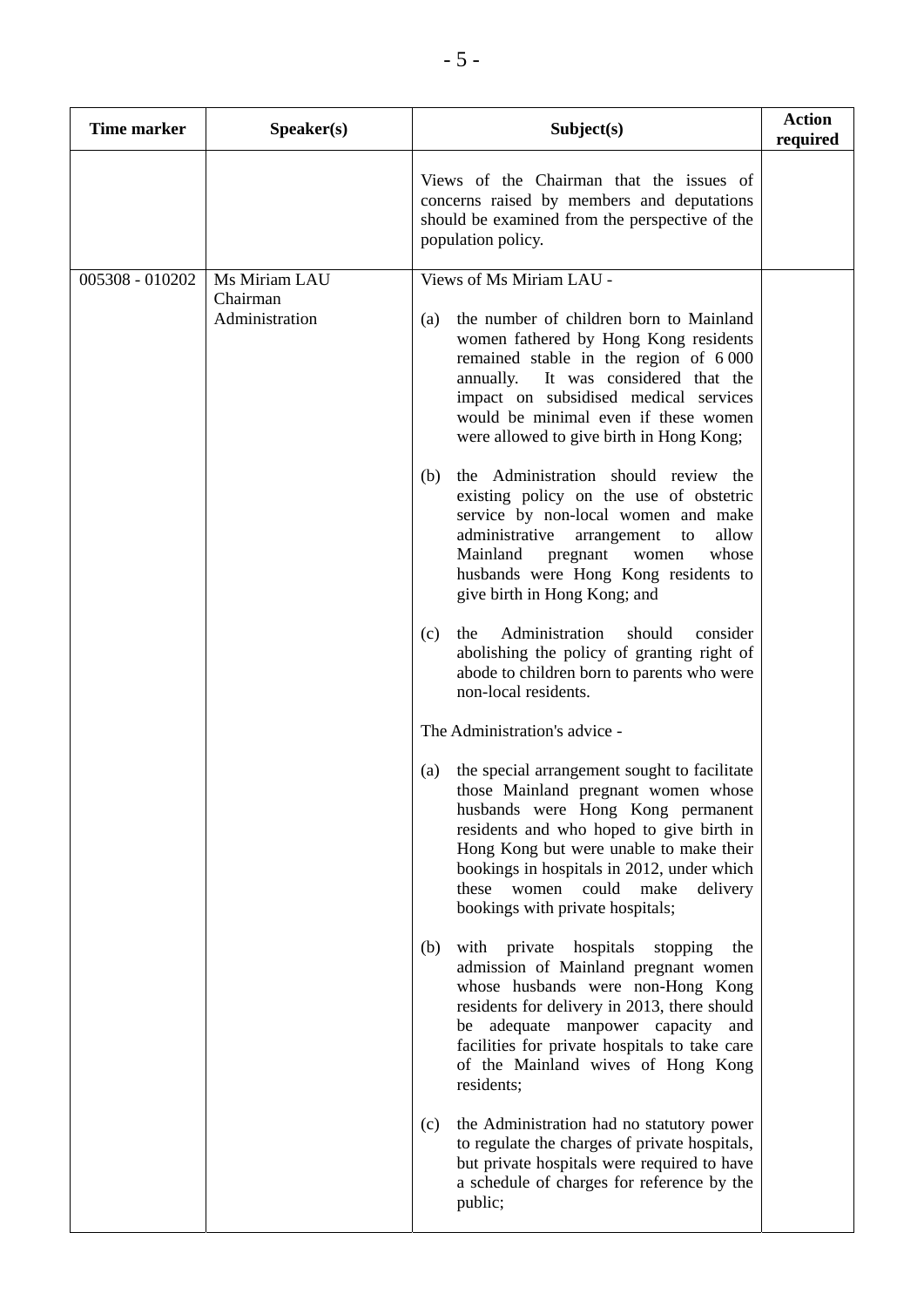| <b>Time marker</b> | Speaker(s)                 | Subject(s)                                                                                                                                                                                                                                                                          | <b>Action</b><br>required |
|--------------------|----------------------------|-------------------------------------------------------------------------------------------------------------------------------------------------------------------------------------------------------------------------------------------------------------------------------------|---------------------------|
|                    |                            | the fees for non-booked delivery via AEDs<br>(d)<br>by non-local pregnant women had been<br>raised to deter these women from such<br>risky behaviour and from bypassing the<br>booking system; and                                                                                  |                           |
|                    |                            | the mechanism to verify the identity and<br>(e)<br>marriage status of Mainland pregnant<br>women was very complex, it was difficult<br>to be completed at border control points.                                                                                                    |                           |
| 010203 - 011743    | Ms Cyd HO                  | Views of Ms Cyd HO -                                                                                                                                                                                                                                                                |                           |
|                    | Chairman<br>Administration | the total number of babies born<br>(a)<br>to<br>Mainland wives of Hong Kong husbands<br>was some 6 000 annually, such demand for<br>local obstetric services could be fully<br>absorbed;                                                                                            |                           |
|                    |                            | (b)<br>many studies on the long-term impact of<br>antenatal check on the health conditions of<br>mothers and their babies showed that the<br>healthcare cost for those expectant women<br>who had not undergone antenatal check<br>was higher than those having antenatal<br>check; |                           |
|                    |                            | the revised fee of \$90,000 for emergency<br>(c)<br>delivery had imposed great financial<br>burden on families of Mainland expectant<br>mothers whose husbands were Hong Kong<br>residents as most of them were grassroot<br>families; and                                          |                           |
|                    |                            | (d)<br>the Administration should consider buying<br>obstetric services from private hospitals to<br>provide assistance to those Mainland<br>wives of Hong Kong husbands who were<br>unable to make delivery bookings.                                                               |                           |
|                    |                            | The Administration's advice -                                                                                                                                                                                                                                                       |                           |
|                    |                            | the revised fee of \$90,000 for non-booked<br>(a)<br>delivery via AEDs was applicable to all<br>non-local women irrespective of whether<br>their husbands were Hong Kong residents;                                                                                                 |                           |
|                    |                            | the policy on the use of local obstetric<br>(b)<br>service was to ensure that the public<br>healthcare services could meet local<br>demand; and                                                                                                                                     |                           |
|                    |                            | Mainland women might make delivery<br>(c)<br>bookings in private hospitals in 2012, and<br>there should be adequate manpower                                                                                                                                                        |                           |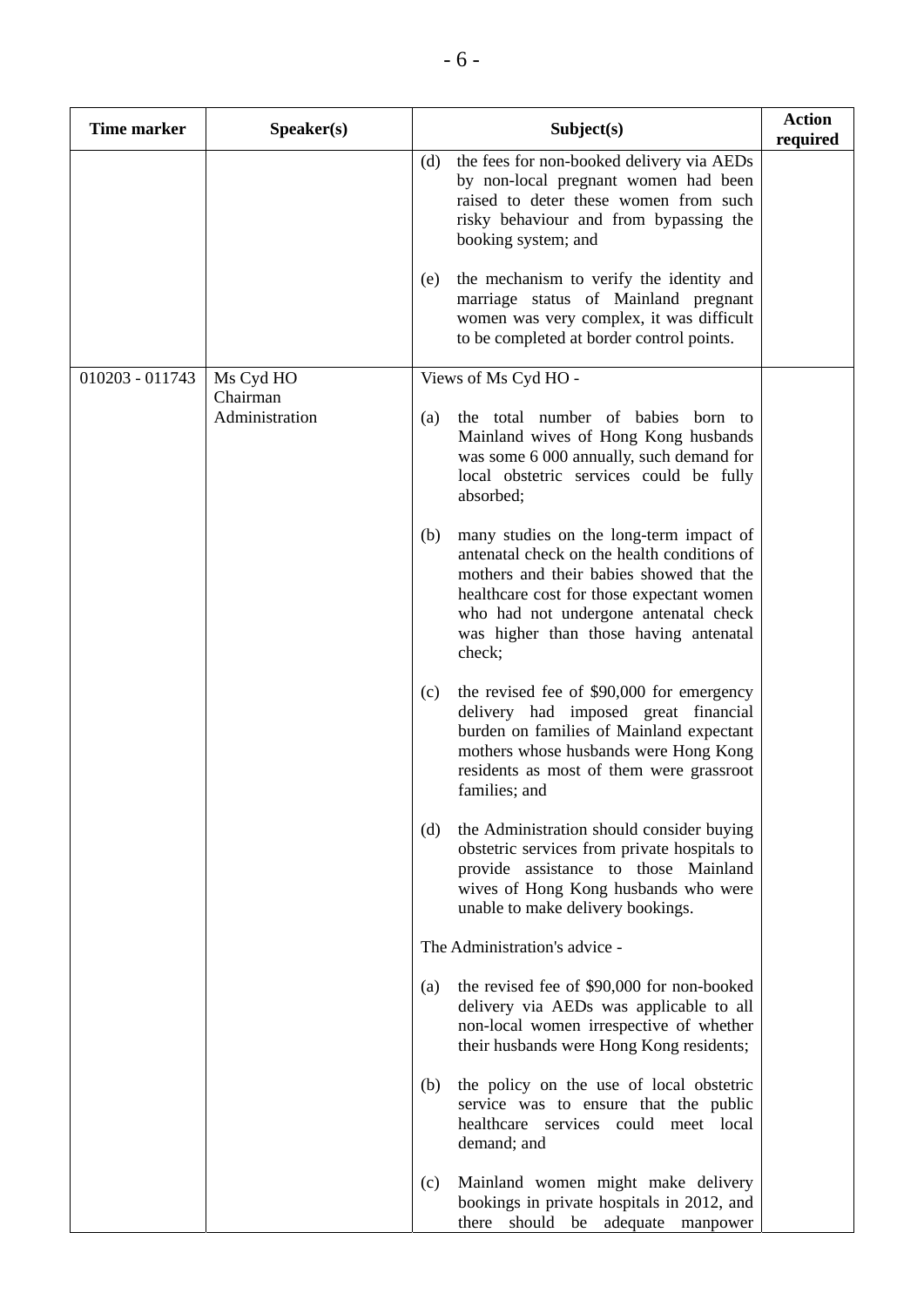| <b>Time marker</b> | Speaker(s)                   | Subject(s)                                                                                                                                                                                                                                                                                                                                                         | <b>Action</b><br>required |
|--------------------|------------------------------|--------------------------------------------------------------------------------------------------------------------------------------------------------------------------------------------------------------------------------------------------------------------------------------------------------------------------------------------------------------------|---------------------------|
|                    |                              | capacity and facilities for private hospitals<br>to take care of the Mainland wives of<br>Hong Kong residents in 2013.                                                                                                                                                                                                                                             |                           |
| 011744 - 013421    | Chairman                     | Views of the Chairman -                                                                                                                                                                                                                                                                                                                                            |                           |
|                    | 關注中港家庭權利聯席<br>Administration | (a)<br>to allow the Mainland expectant mothers<br>with Hong Kong husbands to deliver in<br>local hospitals would deter them from<br>seeking emergency delivery and save<br>future social cost incurred from healthcare<br>services as well as facilitate their early<br>integration; and                                                                           |                           |
|                    |                              | (b)<br>Administration<br>should<br>the<br>provide<br>assistance to Mainland pregnant women<br>were<br>husbands<br>Hong<br>Kong<br>whose<br>residents by purchasing obstetric service<br>from private hospitals or topping up the<br>differential fees between the charges of<br>private hospitals and the obstetric service<br>package charge at public hospitals. |                           |
|                    |                              | At the invitation of the Chairman, Mr TSANG<br>of 關注中港家庭權利聯席 gave a brief<br>account of the deputation's meeting with the<br>Chief Executive-elect on the use of local<br>obstetric services by Mainland women whose<br>husbands were Hong Kong residents.                                                                                                         |                           |
|                    |                              | Mr TSANG appealed to the Administration to -                                                                                                                                                                                                                                                                                                                       |                           |
|                    |                              | formulate a long-term policy to cater the<br>(a)<br>need of Mainland pregnant women whose<br>husbands were Hong Kong residents in<br>using local obstetric services; and                                                                                                                                                                                           |                           |
|                    |                              | provide assistance to some 80 to 180 cases<br>(b)<br>of Mainland expectant mothers with Hong<br>Kong husbands, irrespective of whether<br>they were permanent residents, who were<br>make<br>delivery bookings<br>unable<br>to<br>following HA's decision to stop accepting<br>bookings.                                                                           |                           |
|                    |                              | Enquiry<br>Chairman<br>of<br>the<br>why<br>the<br>Administration had provided assistance to those<br>Mainland pregnant women whose husbands<br>were Hong Kong permanent residents to make<br>delivery bookings in 2012, but not those whose<br>husbands had resided in Hong Kong for less<br>than seven years.<br>The Administration's advice -                    |                           |
|                    |                              |                                                                                                                                                                                                                                                                                                                                                                    |                           |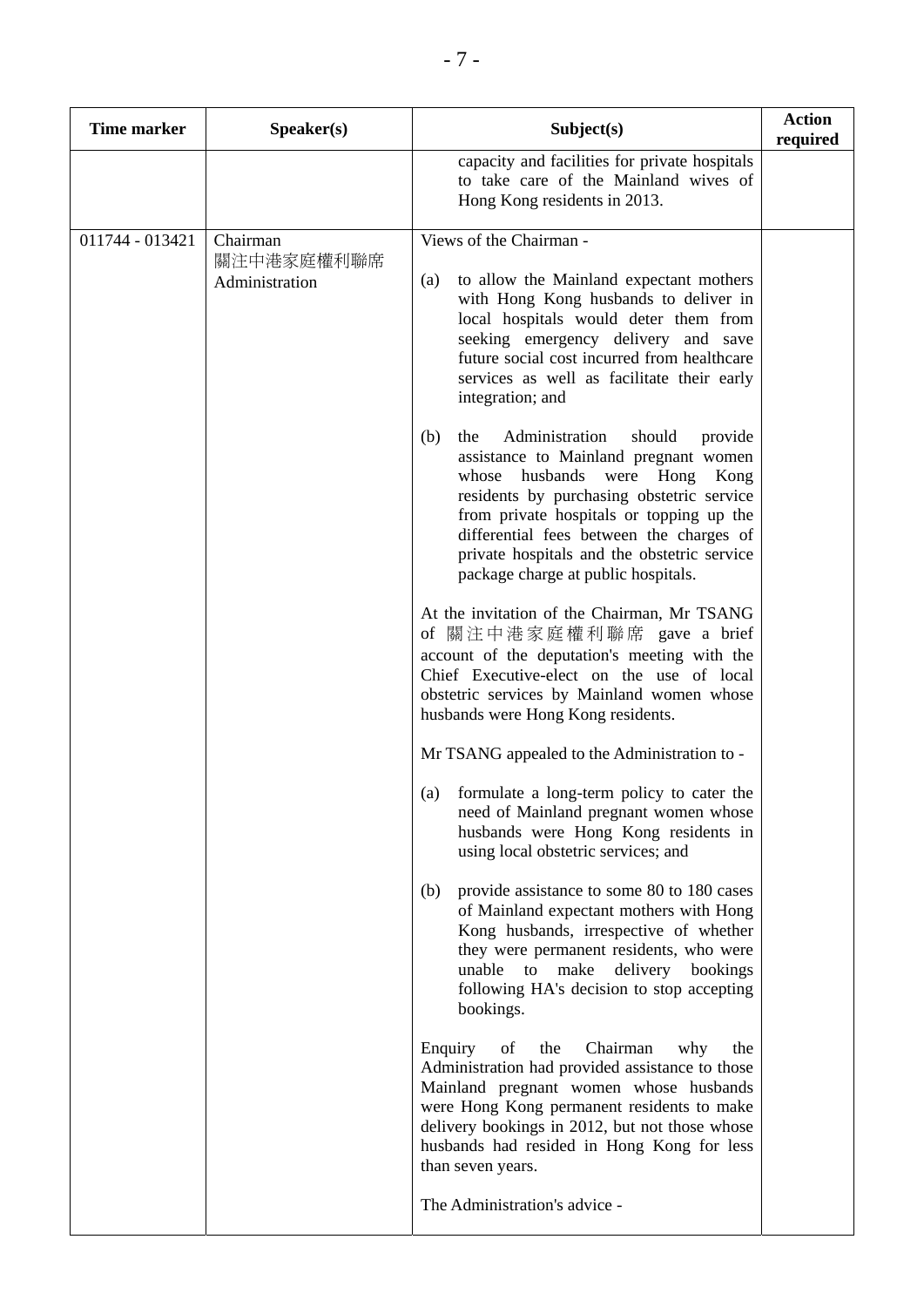| <b>Time marker</b> | Speaker(s)                 | Subject(s)                                                                                                                                                                                                                                                                                                                                                                                                                                                                                        | <b>Action</b><br>required |
|--------------------|----------------------------|---------------------------------------------------------------------------------------------------------------------------------------------------------------------------------------------------------------------------------------------------------------------------------------------------------------------------------------------------------------------------------------------------------------------------------------------------------------------------------------------------|---------------------------|
|                    |                            | the special arrangement sought to provide<br>(a)<br>assistance to those Mainland pregnant<br>women with Hong Kong permanent<br>resident husbands who had stayed in Hong<br>Kong and chose to have their delivery in<br>Hong Kong but were unable to make<br>delivery bookings.<br>Mainland women<br>whose husbands<br>Hong<br>Kong<br>were<br>permanent residents could make delivery<br>bookings with private hospitals under the<br>existing arrangements if they were already<br>in Hong Kong; |                           |
|                    |                            | to prevent others from taking advantage of<br>(b)<br>the special arrangement, all Mainland<br>pregnant women whose husbands were<br>Hong Kong permanent residents and who<br>intended to give birth in Hong Kong would<br>required<br>submit<br>supporting<br>be<br>to<br>documents to verify their identity when<br>making bookings; and                                                                                                                                                         |                           |
|                    |                            | the number of live births born in Hong<br>(c)<br>Kong to Mainland women had all along<br>been grouped under two categories, i.e.<br>Mainland women whose spouses were<br>Hong Kong permanent residents and those<br>whose spouses were not.                                                                                                                                                                                                                                                       |                           |
| 013422 - 015614    | Mr LEUNG Yiu-chung         | Concerns of Mr LEUNG Yiu-chung -                                                                                                                                                                                                                                                                                                                                                                                                                                                                  |                           |
|                    | Administration<br>Chairman | the practical difficulties encountered to<br>(a)<br>differentiate Mainland pregnant women<br>husbands<br>were Hong<br>Kong<br>whose<br>residents from those whose husbands were<br>non-local residents;                                                                                                                                                                                                                                                                                           |                           |
|                    |                            | Mainland<br>(b)<br>whose<br>pregnant<br>women<br>husbands were Hong Kong residents<br>should be allowed to use public obstetric<br>services as these women and their children<br>would eventually settle in Hong Kong;                                                                                                                                                                                                                                                                            |                           |
|                    |                            | it was unfair to Hong Kong residents who<br>(c)<br>Mainland<br>non-civil servants as<br>were<br>spouses of civil servants were allowed to<br>use public service as EPs; and                                                                                                                                                                                                                                                                                                                       |                           |
|                    |                            | the Administration should plan ahead to<br>(d)<br>sufficient<br>obstetric<br>service<br>ensure<br>provision for those in need.                                                                                                                                                                                                                                                                                                                                                                    |                           |
|                    |                            | The Administration's advice -                                                                                                                                                                                                                                                                                                                                                                                                                                                                     |                           |
|                    |                            | in the light of the upward trend for use of<br>(a)                                                                                                                                                                                                                                                                                                                                                                                                                                                |                           |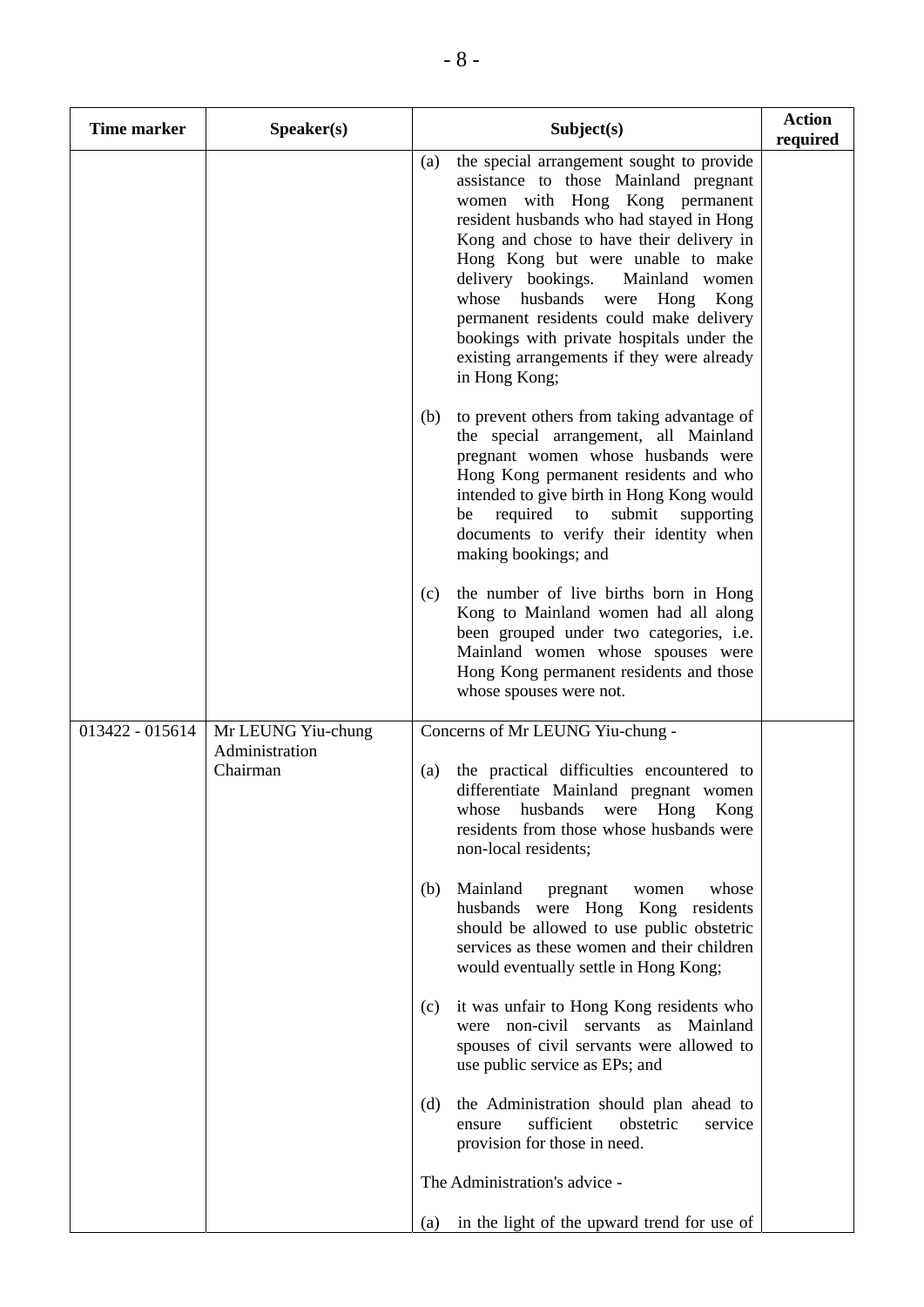| <b>Time marker</b> | Speaker(s)                 | Subject(s)                                                                                                                                                                                                                                                                                                                                                                                                | <b>Action</b><br>required |
|--------------------|----------------------------|-----------------------------------------------------------------------------------------------------------------------------------------------------------------------------------------------------------------------------------------------------------------------------------------------------------------------------------------------------------------------------------------------------------|---------------------------|
|                    |                            | public obstetric service by local pregnant<br>women, there was a need to limit the<br>number of NEPs to give birth in Hong<br>Kong at a level that could be supported by<br>the public healthcare system.<br>The<br>capacity of public obstetric services<br>available had already taken into account<br>the double booking of delivery places at<br>both private and public hospitals by local<br>women; |                           |
|                    |                            | the Administration had allocated additional<br>(b)<br>resources for increasing the manpower for<br>public obstetric services;                                                                                                                                                                                                                                                                             |                           |
|                    |                            | the Administration would further consider<br>(c)<br>the arrangement for making delivery<br>bookings in 2013 by Mainland pregnant<br>women whose husbands were Hong Kong<br>residents who had resided in Hong Kong<br>for less than seven years;                                                                                                                                                           |                           |
|                    |                            | it was difficult to verify the identity and<br>(d)<br>marriage status of Mainland pregnant<br>women at boundary control points; and                                                                                                                                                                                                                                                                       |                           |
|                    |                            | some 100 cases of Mainland spouses of<br>(e)<br>Hong Kong civil servants had used<br>subsidised obstetric service in a year as<br>part of the civil service medical benefits.<br>Civil servants who gave false information<br>would be<br>subject<br>civil<br>to<br>service<br>disciplinary actions.                                                                                                      |                           |
| $015615 - 020511$  | Mr CHEUNG Kwok-che         | Concerns raised by Mr CHEUNG Kwok-che -                                                                                                                                                                                                                                                                                                                                                                   |                           |
|                    | Chairman<br>Administration | whether the Administration would allocate<br>(a)<br>the unused delivery bookings in public<br>hospitals to Mainland pregnant women<br>whose husbands were Hong Kong<br>residents and were unable to secure<br>delivery bookings; and                                                                                                                                                                      |                           |
|                    |                            | whether the Administration would lower<br>(b)<br>the obstetric service package charge of<br>\$39,000 for NEPs and the fee of \$90,000<br>for emergency delivery by NEPs.                                                                                                                                                                                                                                  |                           |
|                    |                            | The Administration's response -                                                                                                                                                                                                                                                                                                                                                                           |                           |
|                    |                            | the existing fees and measures in respect of<br>(a)<br>the use of obstetric services by NEPs<br>would remain unchanged in order to<br>control the effective use of public<br>healthcare resources;                                                                                                                                                                                                        |                           |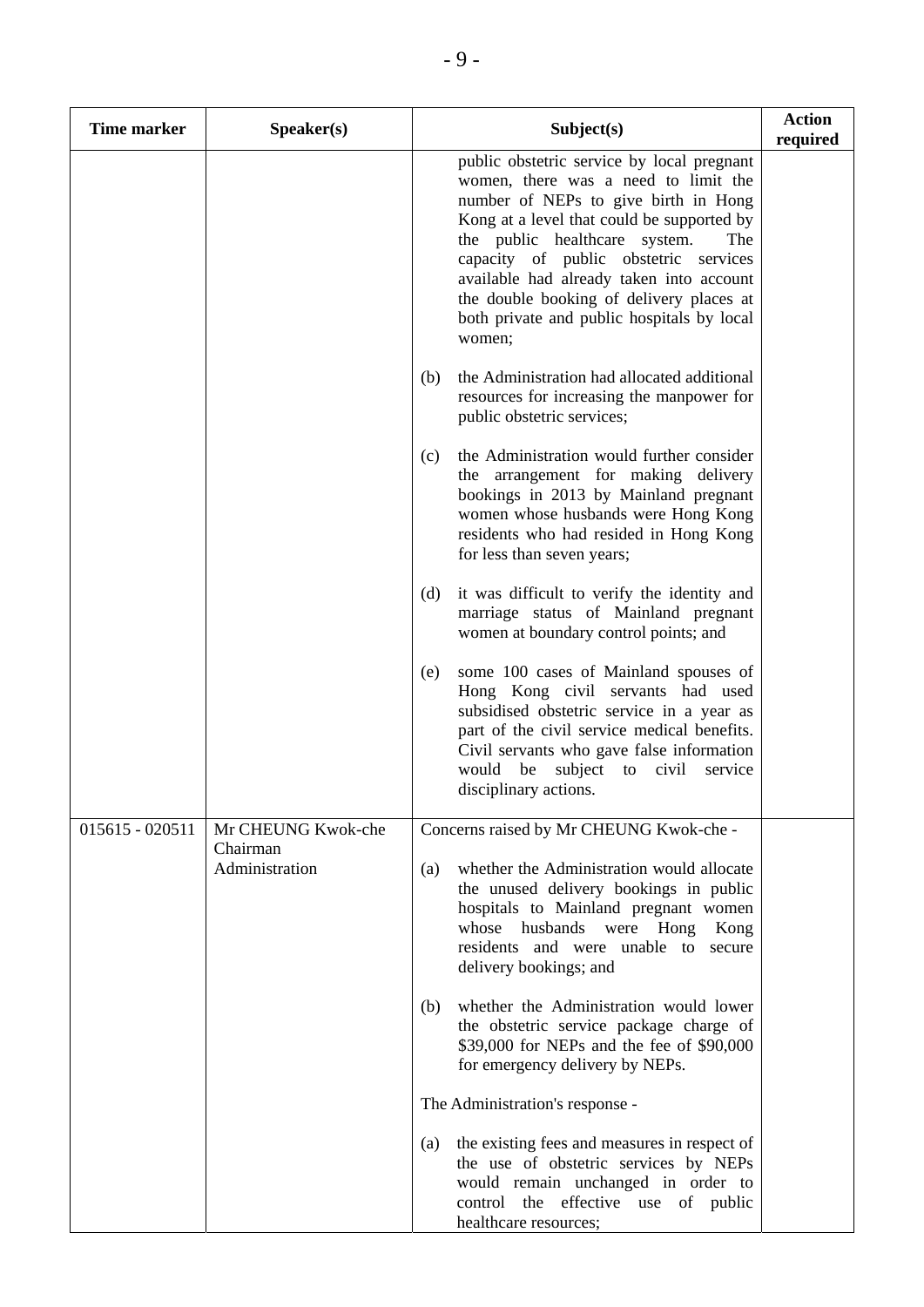| <b>Time marker</b> | Speaker(s)             |     | Subject(s)                                                                                                                                                                                                                                                                                                                                                                          | <b>Action</b><br>required |
|--------------------|------------------------|-----|-------------------------------------------------------------------------------------------------------------------------------------------------------------------------------------------------------------------------------------------------------------------------------------------------------------------------------------------------------------------------------------|---------------------------|
|                    |                        | (b) | the fees for non-booked delivery via AEDs<br>by non-local pregnant women had been<br>raised to \$90,000 to deter these women<br>from engaging in such risky behaviour and<br>from bypassing the booking system; and                                                                                                                                                                 |                           |
|                    |                        | (c) | as local women could make delivery<br>bookings with public hospitals at anytime,<br>it was difficult to estimate the number of<br>unused places available for Mainland<br>women whose husbands were Hong Kong<br>residents.                                                                                                                                                         |                           |
| 020512 - 020935    | 關注中港家庭權利聯席<br>Chairman | 席 - | Supplementary views of 關注中港家庭權利聯                                                                                                                                                                                                                                                                                                                                                    |                           |
|                    |                        | (a) | the Administration should allocate more<br>resources for public obstetric services;                                                                                                                                                                                                                                                                                                 |                           |
|                    |                        | (b) | the special arrangement for Mainland<br>pregnant women whose husbands were<br>Hong Kong permanent residents to make<br>delivery bookings in 2012 should be<br>extended to those whose Hong Kong<br>husbands had resided in Hong Kong for<br>less than seven years;                                                                                                                  |                           |
|                    |                        | (c) | private hospitals might further increase<br>obstetric service fees after the coming into<br>force of the new arrangement of Mainland<br>women whose husbands were non-Hong<br>Kong residents were not allowed to make<br>delivery bookings in 2013; and                                                                                                                             |                           |
|                    |                        | (d) | the fee revision for emergency delivery via<br><b>AEDs</b><br>was<br>considered<br>effective<br>in<br>deterring non-local pregnant women from<br>seeking emergency admission for delivery<br>to bypass the booking system.<br>It was<br>envisaged the number of births<br>by<br>non-local<br>pregnant<br>whose<br>women<br>husbands were non-Hong Kong residents<br>was decreasing. |                           |
|                    |                        |     | Views of the Chairman -                                                                                                                                                                                                                                                                                                                                                             |                           |
|                    |                        | (a) | Mainland<br>pregnant<br>whose<br>women<br>husbands were Hong Kong residents were<br>entitled to give birth in Hong Kong if they<br>so wished; and                                                                                                                                                                                                                                   |                           |
|                    |                        | (b) | Administration<br>should<br>formulate<br>the<br>address<br>the<br>imminent<br>to<br>measures<br>problems faced by Mainland pregnant                                                                                                                                                                                                                                                 |                           |